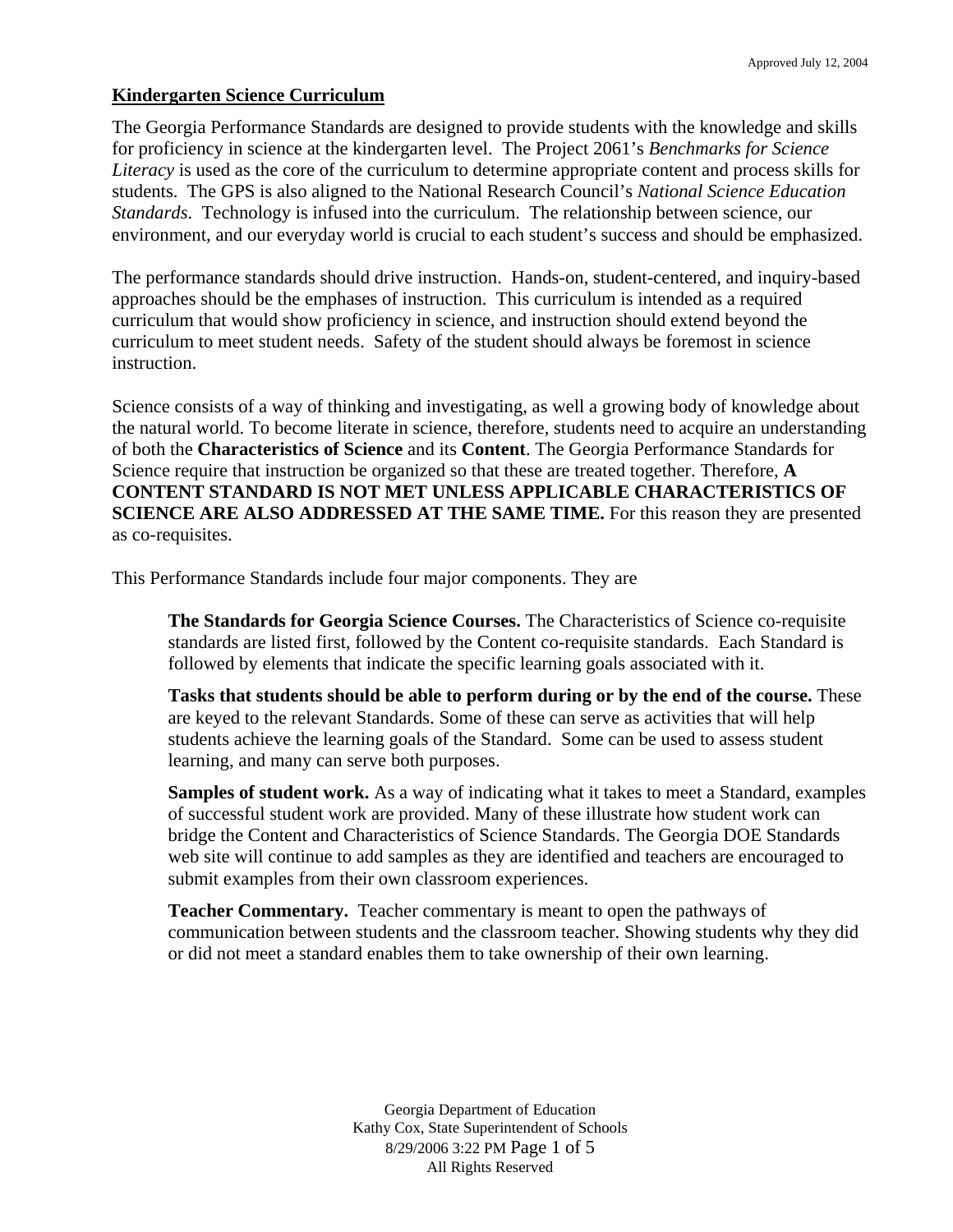Georgia Performance Science Standards-- Explanation of Coding

Characteristics of Science Standards **SKCS1 S**cience **K**indergarten **C**haracteristics of **S**cience Standard #**1**

**S8CS2 S**cience Grade **8 C**haracteristics of **S**cience Standard #**2**

**SCSh8 S**cience **C**haracteristics of **S**cience **h**igh school Standard #**8**

Content Standards **S5P3 S**cience Grade **5 P**hysical Science Standard #**3**

**S4E2 S**cience Grade **4 E**arth Science Standard #**2**

**S7L4 S**cience Grade **7 L**ife Science Standard #**4**

**SC1 S**cience **C**hemistry Standard #**1**

**SB4 S**cience **B**iology Standard #**4**

**SPS6 S**cience **P**hysical **S**cience Standard #**6**

**SP3 S**cience **P**hysics Standard #**3**

> Georgia Department of Education Kathy Cox, State Superintendent of Schools 8/29/2006 3:22 PM Page 2 of 5 All Rights Reserved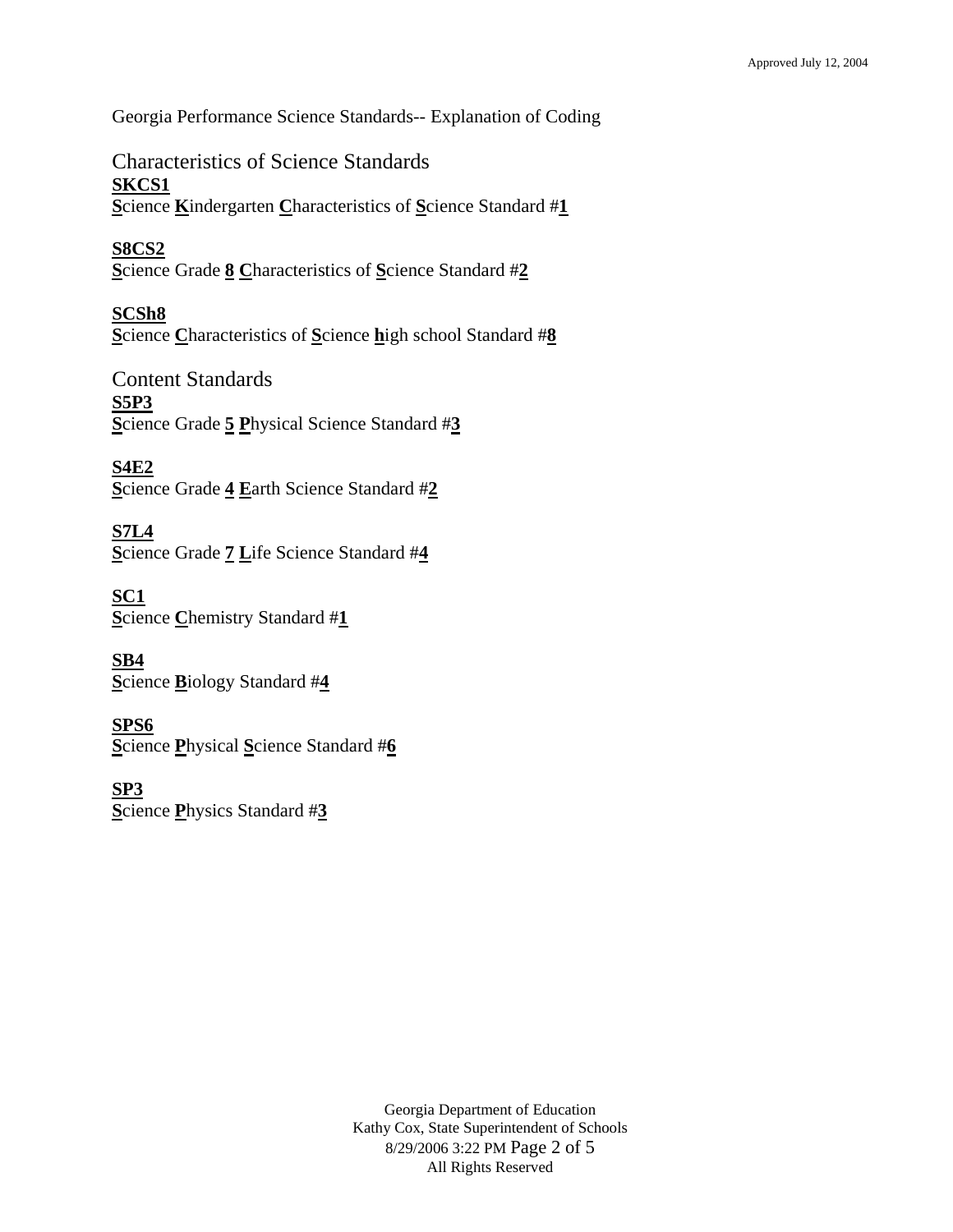**Kindergarten** students raise questions about the world around them. They learn to use whole numbers to describe scientific data and how to identify parts of things (i.e. tools and toys). Kindergarteners describe, compare, and sort items according to physical attributes (i.e. number, shape, texture, size, weight, color, and motion). They use their senses (sight, smell, taste, touch, and sound) to group objects. They learn to follow rules to stay safe.

## **My World and Me**

Kindergarten students have a natural interest in the world around them. Though not developmentally ready for in-depth explanations, they wonder why things move and note the various patterns. They notice that the sun and moon appear and disappear in the sky. The kindergarteners use their senses to make observations about physical attributes and are aware of similarities and differences.

| <b>Major Concepts/Skills:</b>  | <b>Concepts/Skills to Maintain:</b> |
|--------------------------------|-------------------------------------|
| <b>Earth Science</b>           | Habits of Mind:                     |
| Day and night sky              | Ask questions                       |
| Sorts rocks and soils          | Use numbers to quantify             |
| <b>Physical Science</b>        | Use tools to measure and view       |
| <b>Physical Attributes</b>     | Look at parts of things             |
| as observed using the 5 senses | Describe and compare using          |
| Composition of materials       | physical attributes                 |
| Motion                         | Observe using their senses and      |
| Life Science                   | describe observation                |
| Living/nonliving               |                                     |
| Animals/Plants                 |                                     |
| Parents and offspring          |                                     |

## **Co-Requisite - Characteristics of Science**

#### **Habits of Mind**

- **SKCS1. Students will be aware of the importance of curiosity, honesty, openness, and skepticism in science and will exhibit these traits in their own efforts to understand how the world works.** 
	- a. Raise questions about the world around you and be willing to seek answers to some of the questions by making careful observations (5 senses) and trying things out.
- **SKCS2. Students will have the computation and estimation skills necessary for analyzing data and following scientific explanations.** 
	- a. Use whole numbers for counting, identifying, and describing things and experiences.
	- b. Make quantitative estimates of nonstandard measurements (blocks, counters) and check by measuring.
- **SKCS3. Students will use tools and instruments for observing, measuring, and manipulating objects in scientific activities.**

Georgia Department of Education Kathy Cox, State Superintendent of Schools 8/29/2006 3:22 PM Page 3 of 5 All Rights Reserved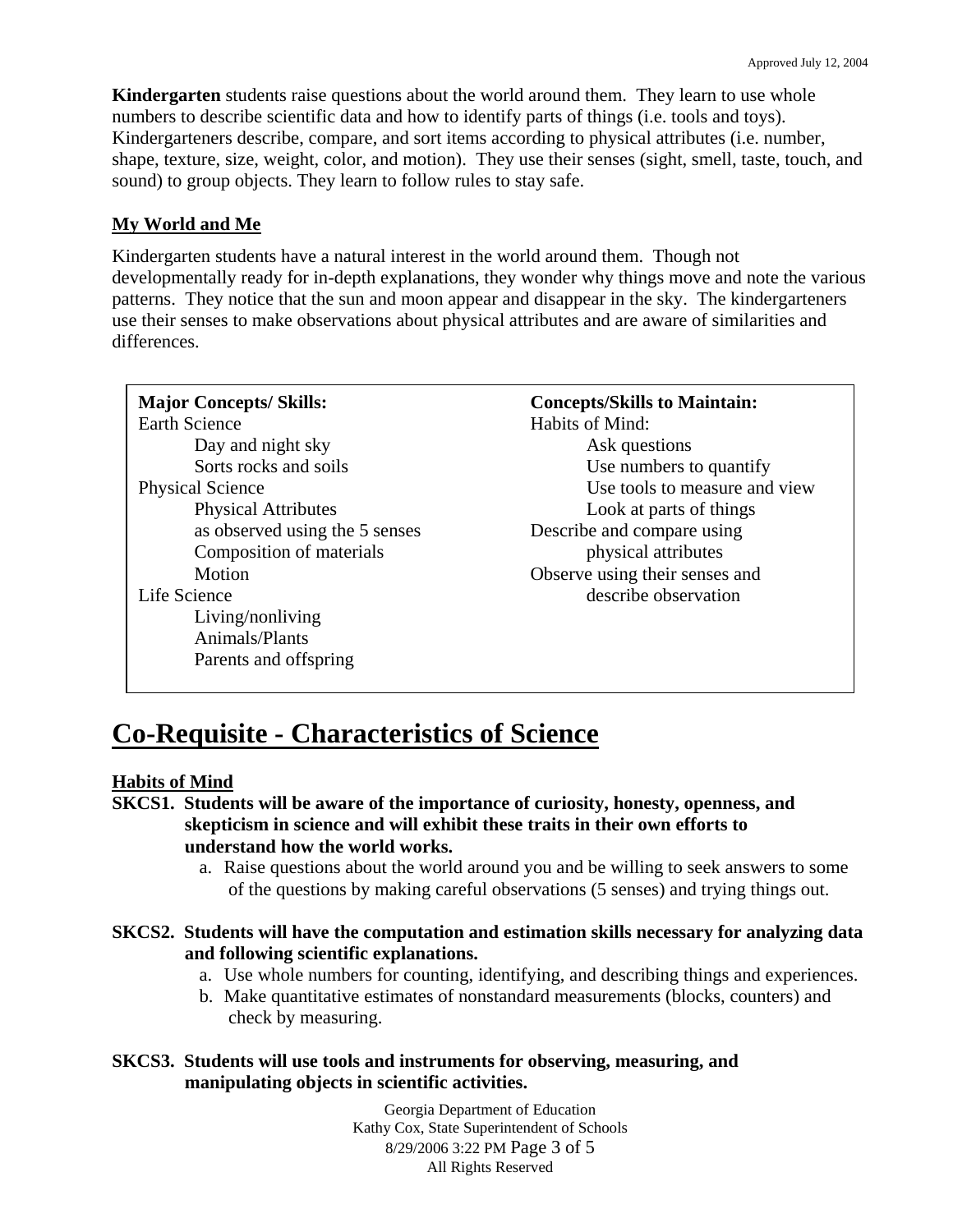- a. Use ordinary hand tools and instruments to construct, measure (for example: balance scales to determine heavy/light, weather data, nonstandard units for length), and look at objects (for example: magnifiers to look at rocks and soils).
- b. Make something that can actually be used to perform a task, using paper, cardboard, wood, plastic, metal, or existing objects. (For example: paper plate day and night sky models)

#### **SKCS4. Students will use the ideas of system, model, change, and scale in exploring scientific and technological matters.**

- a. Use a model—such as a toy or a picture—to describe a feature of the primary thing.
- b. Describe changes in size, weight, color, or movement, and note which of their other qualities remains the same. (For example, playing "Follow the Leader" and noting the changes.)
- c. Compare very different sizes (large/small), ages (parent/baby), speeds (fast/slow), and weights (heavy/light) of both manmade and natural things.

## **SKCS5. Students will communicate scientific ideas and activities clearly.**

- a. Describe and compare things in terms of number, shape, texture, size, weight, color, and motion.
- b. Begin to draw pictures that portray features of the thing being described.

## **Nature of Science**

#### **SKCS6. Students will understand the important features of the process of scientific inquiry.**  Students will apply the following to inquiry learning practices:

- a. In doing science, it is often helpful to work with a team and to share findings with others.
- b. Tools such as rulers, magnifiers, and balance scales often give more information about things than can be obtained by just observing things without help.
- c. Much can be learned about plants and animals by observing them closely, but care must be taken to know the needs of living things and how to provide for them (classroom pets).

# **Co-Requisite - Content**

## **Earth Science**

## **SKE1. Students will describe time patterns (such as day to night and night to day) and objects (such as sun, moon, stars) in the day and night sky.**

- a. Describe changes that occur in the sky during the day, as day turns into night, during the night, and as night turns into day.
- b. Classify objects according to those seen in the day sky and those seen in the night sky.
- c. Recognize that the Sun supplies heat and light to Earth.

## **SKE2. Students will describe the physical attributes of rocks and soils.**

a. Use senses to observe and group rocks by physical attributes such as large/small, heavy/light, smooth/rough, dark/light, etc.

> Georgia Department of Education Kathy Cox, State Superintendent of Schools 8/29/2006 3:22 PM Page 4 of 5 All Rights Reserved